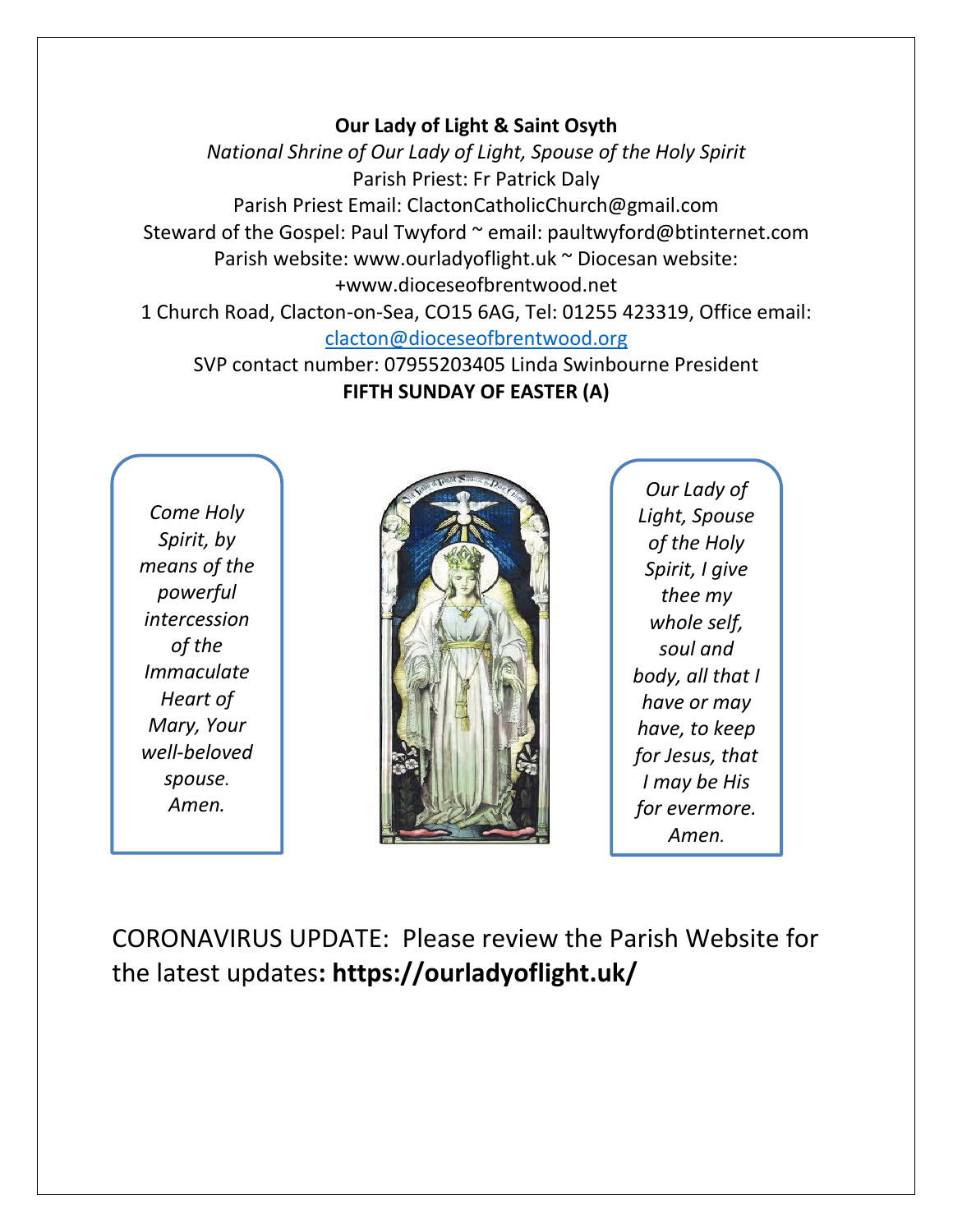#### **John 14:1-12**

In today's Gospel, Jesus is speaking to the apostles immediately before His arrest and passion. Jesus was preparing His disciples for the trauma of His execution. He was also preparing them for their personal mission and martyrdom for the Church. This is a strange choice of Gospel for Eastertime – the celebration of the Resurrection of Jesus Christ. We must remember, however, that there cannot be any resurrection without the cross. This applied to Jesus, to His apostles and applies also to us. This is a popular Gospel reading at requiem Masses and funerals. The words of this Gospel provide consolation to those grieving for the loss of loved ones.

Jesus tells His disciples and He tells us, "Do not let your hearts be troubled. Trust in God still, and trust in me". Our human life is wonderful and is to be enjoyed, but it is imperfect in this world. However hard we try, we cannot avoid times of disappointment, loss, suffering and grief. We cannot avoid the reality of the ultimate loss of health, and our own death. In times of trouble, we need to remember that we are loved by God. We need to remember that this life is not our only life but is rather a preparation for our eternal life in heaven. Jesus Christ died on the cross to make this possible. Jesus through His perfect sacrifice and resurrection has defeated death.

Jesus reassures the disciples that He was going to prepare a place for them in His Father's house. There is a place for each one of us in our Father's house. Those who have gone before us wait for us patiently in heaven. Thomas asked Jesus, "Lord, we do not know where you are going, so how can we know the way"? Jesus responded, "I am the Way, the Truth and the Life. No one can come to the Father except through me". Jesus Christ is the Second Person of the Holy Trinity. He is the Word through which everything in the Cosmas was created including us. He is God incarnate through the action of the Holy Spirit and the Blessed Virgin Mary. Jesus constantly intercedes for us before God the Father. He is the means of our salvation and the only way to the Father.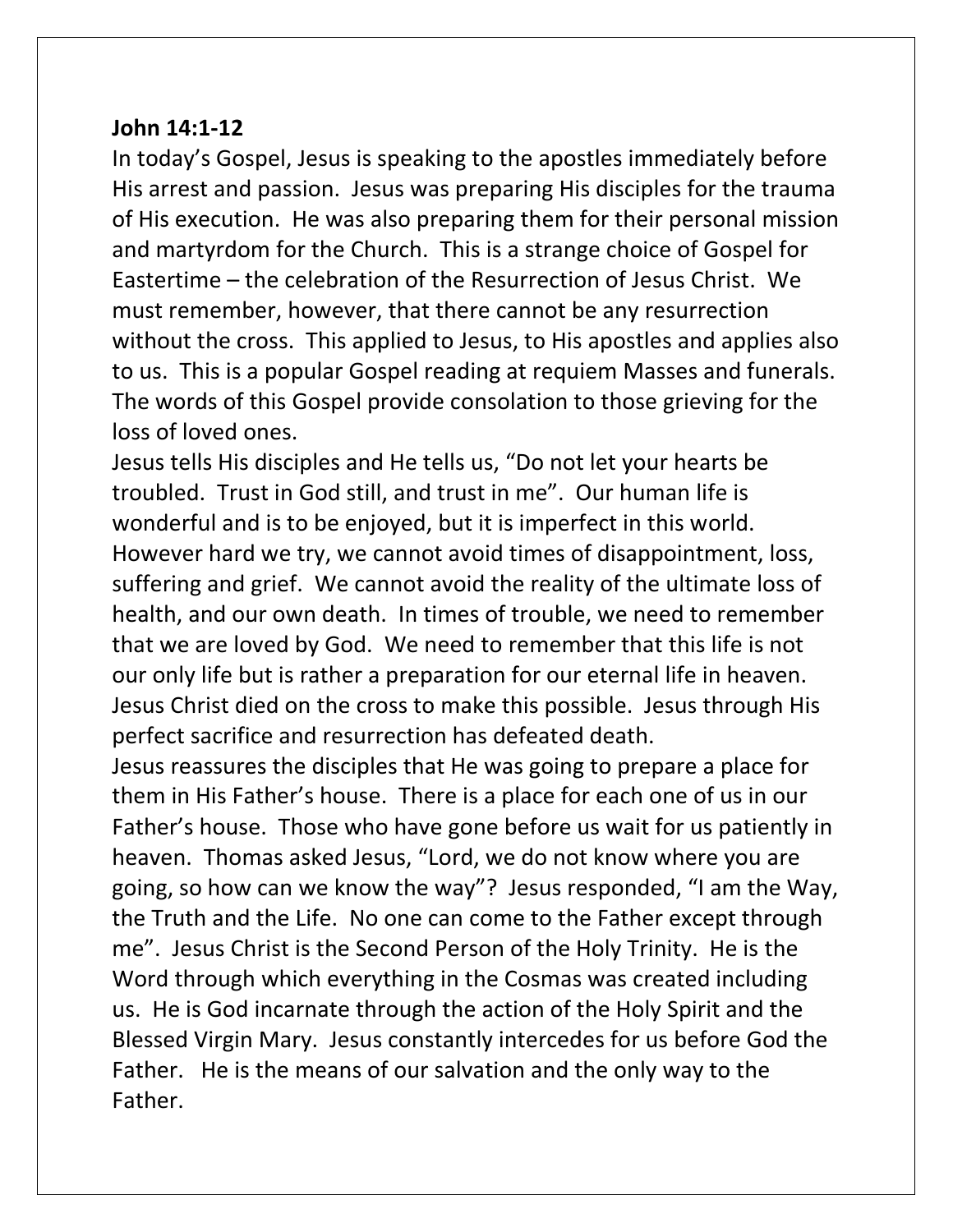Philip asked Jesus, "Lord, let us see the Father and then we shall be satisfied". Jesus reassured Philip. "To have seen me is to have seen the Father". Jesus and the Father are one in the Holy Trinity. God the Father lives in God the Son and God the Son lives in God the Father. Jesus tells the apostles and us, that those who believe in Him can perform His works and even greater works because He was going to the Father. It is through the action of the Holy Spirit, which came forth and created the Church at Pentecost that we as believers in Jesus Christ can achieve great things in His name. It is through the action of the Holy Spirit that we receive Jesus Christ in the Holy Eucharist, the body and blood of Our Lord Jesus Christ.

FUNERALS: The following funerals are taking place next week: Wednesday 13th May: Anthony Cummings Dec'd Friday 15th May: Pearl Clark Dec'd Please pray for the repose of their souls and for the support of their grieving families.

### OFFERTORY COLLECTION / DONATIONS

Offerings can be made by standing order or electronic payments using the following details: **Bank Title: Catholic Church Clacton-on-Sea, Sort Code 401322, Account Number: 41020463** or by debit card using the donation button on our website. Members of the gift-aid scheme should quote their name and gift aid number in the Reference. Thank you for your support. Fr Patrick.